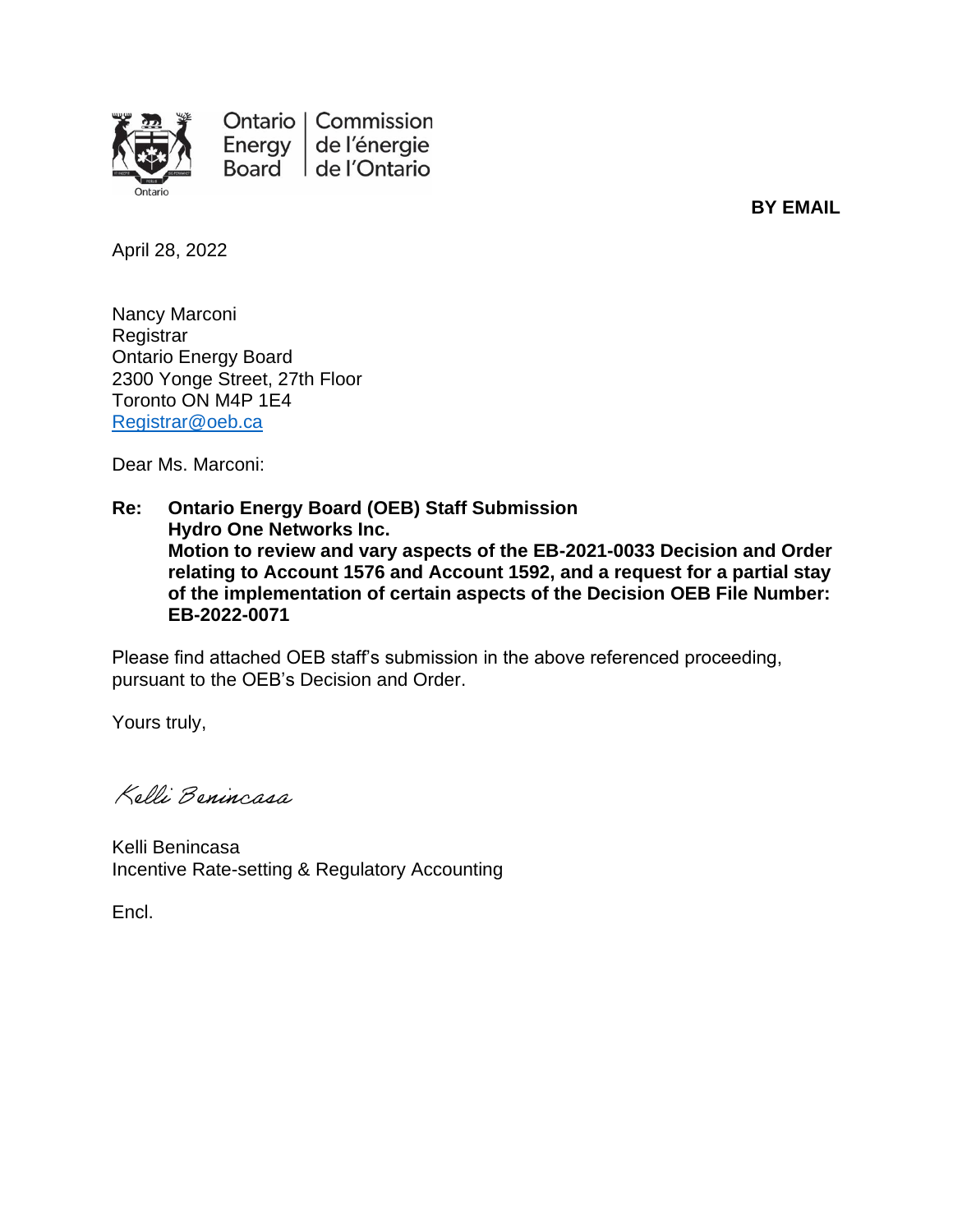

## **ONTARIO ENERGY BOARD**

**OEB Staff Submission**

**EB-2022-0071**

**Hydro One Networks Inc. Motion to review and vary aspects of the EB-2021- 0033 Decision and Order**

**April 28, 2022**